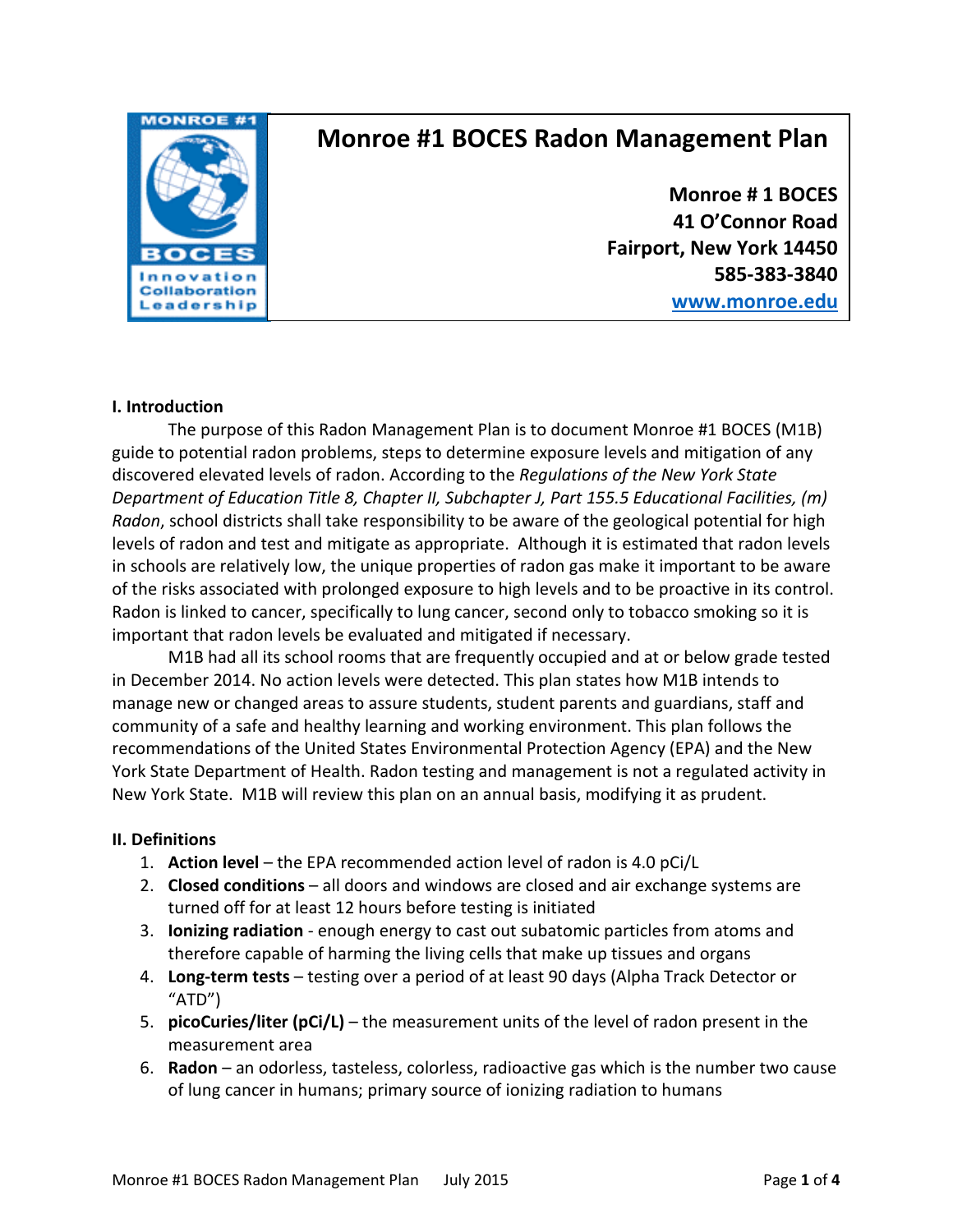7. **Short-term tests** – a screening test, usually with a charcoal canister, over a period of 2 to 7 days in closed conditions.

# **III. Background & Plan Overview**

Colorless, odorless, and tasteless, radon is the primary source of ionizing radiation exposure to humans. Radon is a naturally occurring radioactive gas that enters buildings from surrounding soil. If not properly vented, the building can contain the gas. Testing is the only way to determine how much radon is present in a building. Test results are measured in picoCuries of radon per liter of air (pCi/L). EPA recommends that schools take action to reduce the level of radon when test results indicate **4 pCi/L** or higher.

Because radon levels have been found to vary significantly from room to room, the recommendation for accurate results is to test all frequently occupied rooms in contact with the ground. If any room or rooms have test results of 4 pCi/L or greater, it is recommended that this result should be confirmed with another test. If the second test is also at or above 4 pCi/L, then measures should be taken to reduce the radon level to below 4 pCi/L.

# **IV. Designated Person**

Barbara Carlson is the designated person to coordinate radon management by:

- 1. Surveying buildings to identify areas of possible radon infiltration;
- 2. Testing suspected areas or sites;
- 3. Ensuring that proper testing procedures are followed and adhered to;
- 4. Reporting the results to administration with recommendations;
- 5. Staying current with EPA, NYSDOH and NYSED requirements;
- 6. Answering questions from staff;
- 7. Presenting annual updates to the plan and any new recommendations to the Safety Committee for review and approval.

# **V. General Plan Requirements**

A. Identify areas to test by considering:

- 1. Radon levels are normally highest in the lowest parts of a building.
- 2. Radon can move through a building by diffusion and natural air movements.
- 3. Suspect areas include those with open pores or cracks in the concrete slab on grade and to spaces behind brick veneer, and those with open floor-wall joints, exposed soil, weeping tile, mortar joints, and open tops of blocks.
- 4. Frequently occupied rooms are usually classrooms, offices, laboratories, cafeterias, libraries, and gymnasiums. Areas such as rest rooms, locker rooms, hallways, stairwells, elevator shafts, utility closets, and storage closets need not be tested.
- 5. Future testing will be conducted of all new construction areas that intend to be frequently occupied and are on grade or below grade and/or those areas that are on grade. Other areas to consider are those at or below grade areas with significant mechanical ventilation changes since the baseline testing of December 2014.
- 6. New areas, changed areas or areas neglected by previous tests and now meeting the criteria for testing will be tested with a radon test kit will be placed in the area to assess the radon level.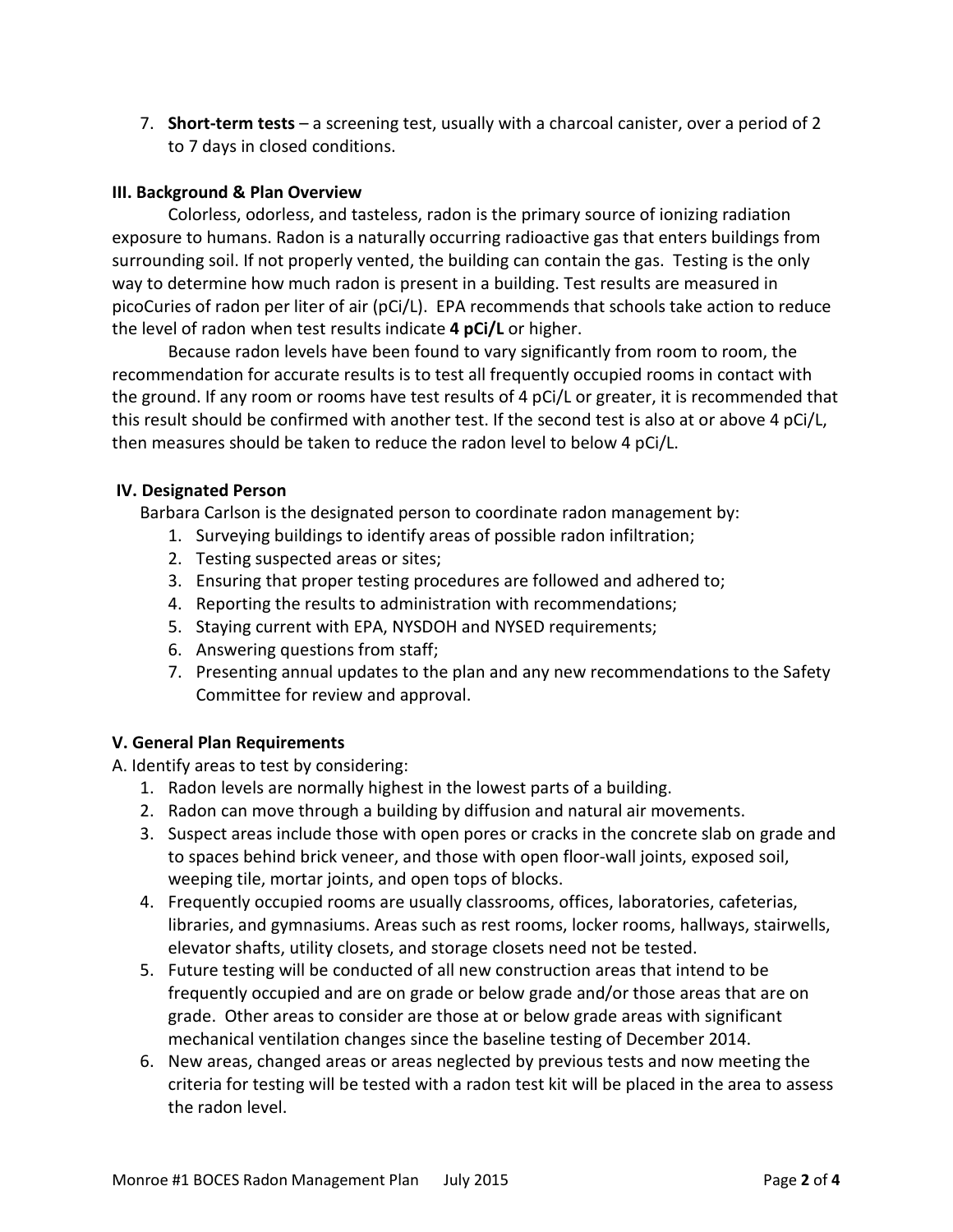- B. Testing Methods will follow EPA recommendations:
	- 1. Short term, 2 5 day test, will be used for baselines and test:
		- a. After 12 hours of closed conditions, except for normal exit and entry.
		- b. During winter heating months of October through March in our area.
		- c. During weekdays with HVAC systems operating normally.
	- 2. Tests will be *avoided* under the following conditions:
		- a. During abnormal barometric conditions, storms or high winds.
		- b. During structural changes to a school building and/or the renovation or replacement of the HVAC system.

# C. Mitigation

If test results indicate a radon presence above 4 pCi/L, M1B will take steps to lower the levels using the following decision-making flow chart.



#### **Decision-Making Flow Chart**